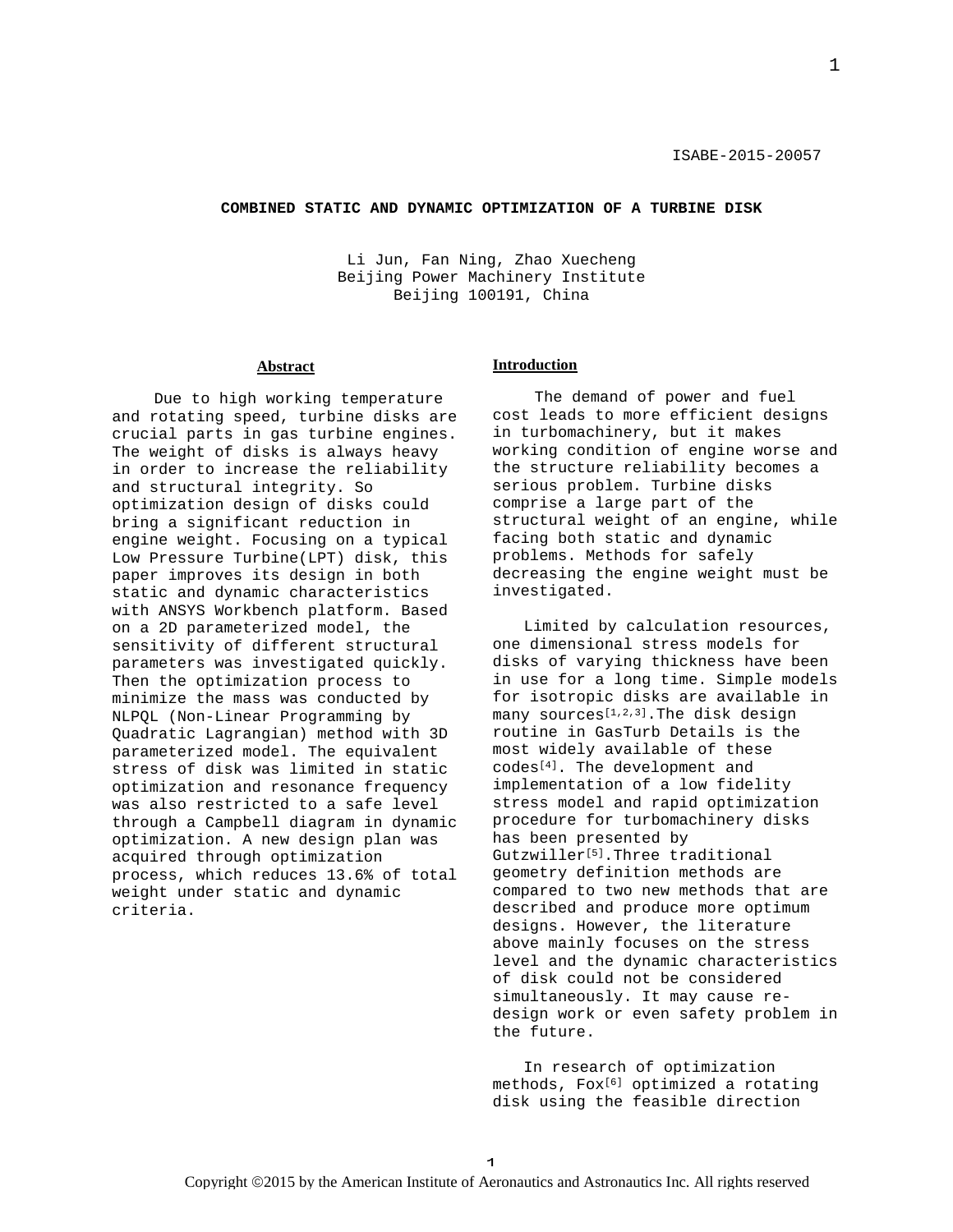method and Zienkiewicz and Combell<sup>[7]</sup> used sequential linear programming methods for optimization of rotating disk. Also, in a different approach, Chen[8] optimized a rotating disk profile by combining the finite element method with the feasible direction method. Jafari<sup>[9]</sup> finding an optimal disk profiles for minimum weight design using the Karush-Kuhn-Tucker method (KKT) as a classical optimization method, simulated annealing (SA) and particle swarm optimization (PSO) as two modern optimization techniques.

Focusing on a typical Low Pressure Turbine(LPT) disk, this paper improves its design in both static and dynamic characteristics with ANSYS Workbench platform. An optimization model was illustrated accordingly. The sensitivity of different structural parameters was investigated by using a simple 2D parameterized model.

Then the optimization process to minimize the mass was conducted by NLPQL (Non-Linear Programming by Quadratic Lagrangian) method. The equivalent stress of disk was limited and resonance frequency was also restricted to a safe level through a Campbell diagram analysis. Finally, a new design plan was acquired through optimization process, which reduces 13.6% of total weight under static and dynamic criteria.

#### **1. Optimization Model**

# 1.1 Optimization process

The whole optimization process which combines static and dynamic optimization is shown in Fig.1. First of all, a parameterized model needs to be built, which means that the structure should be fully defined by size parameters. The mesh of Finite Element (FE) model could be automatically generated when those parameters change. Then a sensitivity analysis will conducted in order to find the most critical parameters to stress result and structure total mass. Since there are always a large

number of parameters in describing a complex geometry, searching the sensitive size could take quite long time. So it is recommended to use 2D plane stress model in this step and choose parameters according to the experience of mechanics.

After the sensitivity analysis, a static optimization result can be obtained, which will be transferred to dynamic optimization. Finally, the program will calculate the resonance speed of blisk by Campbell diagram under dynamic requirement. Although using 2D plane model would be more efficient in stress analysis, the combined optimization still uses 3D model, which is more compatible for dynamic analysis. After optimization, the final geometry could meet both static and dynamic criteria.



### Fig. 1 Optimization process

### 1.2 Mathematical model

As a form of single-objective problem, the mathematical model of it can be expressed as:

find:  $\boldsymbol{X}$  at  $[\boldsymbol{X}_{\text{L}}, \boldsymbol{X}_{\text{U}}]$ minimize: *f*(*X*) subject to:  $h_i(\mathbf{X}) \leq \sigma_{\text{max}}$  *i*=1,2…*m* (1)  $g$ <sub>i</sub>(*X*)≤ω<sub>min</sub> and  $g$ <sub>i</sub>(*X*)≥ω<sub>max</sub> *j*=1,2…*n*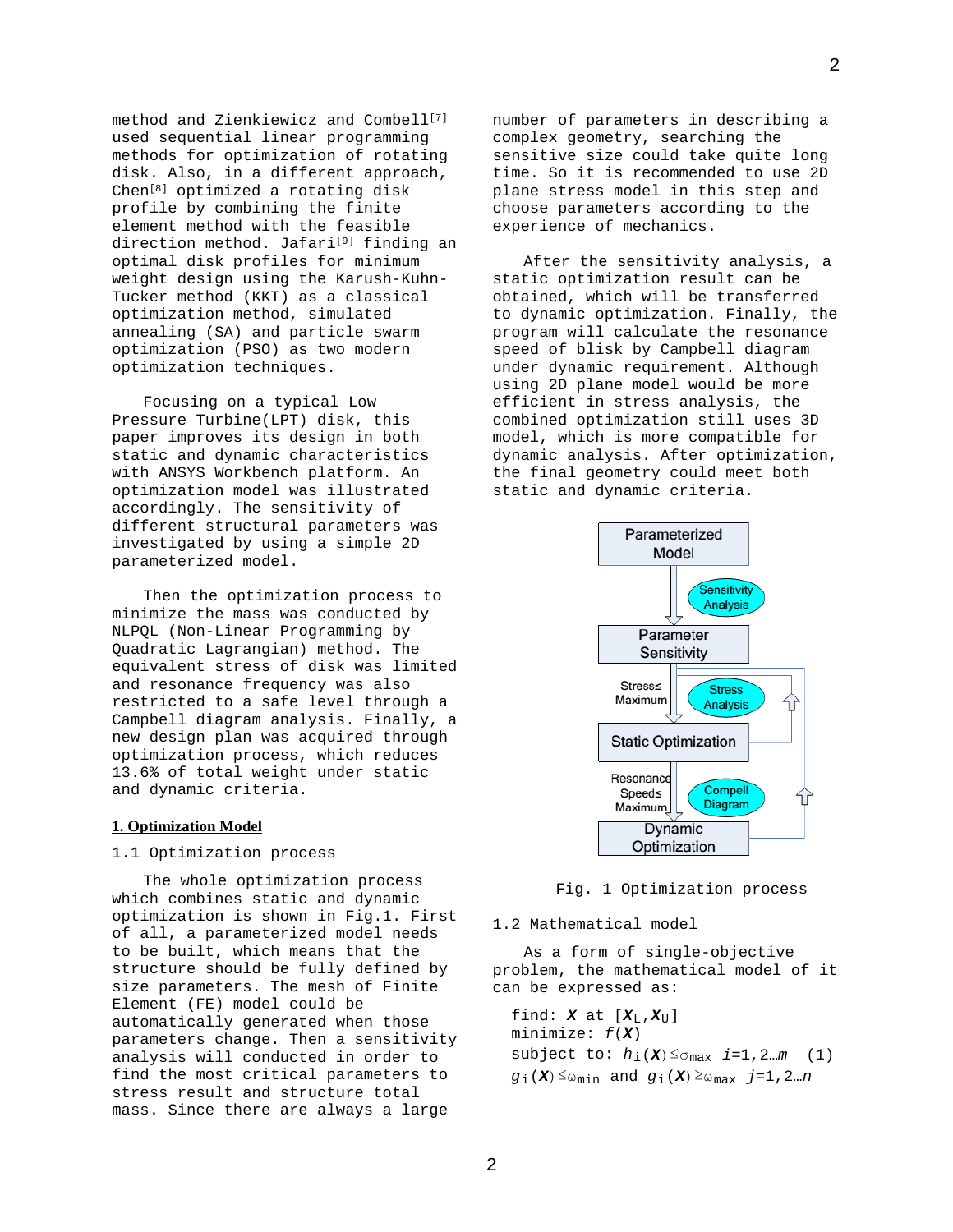where  $X = \{X_1, X_2, ... X_r\}$  is the vector of design parameters. Due to structural limitation, *X* has its low boundary  $X_L$  and up boundary  $X_U$ .  $f(X)$ is the objective function. In this case, total mass of disk is the only objective. *h*i(*X*) represents stress of critical positions, which is constrained under σmax. All of resonance speed points  $g_i(\boldsymbol{X})$  should be kept away from working speed range of rotor, in order to avoid resonance.

# 1.3 NLPQL method

The Non-linear Programming by Quadratic Lagrangian (NLPQL) method is used in the optimization process. It is assumed that objective function and constraints are continuously differentiable. The idea is to generate a sequence of quadratic programming subproblems obtained by a quadratic approximation of the Lagrangian function and a linearization of the constraints. Second order information is updated by a quasi-Newton formula and the method is stabilized by an additional (Armijo) line search.

#### **2. Parameter Sensitivity Analysis**

## 2.1 2D parameterized model

As shown in Fig. 2, the low pressure turbine (LPT) disk was parameterized into 27 dimensions in Design Modeler module in ANSYS Workbench. Based on real structure, the details of geometry had been reserved as much as possible. A 2D plane stress model with axisymmetric assumption was built accordingly. In this chapter, the geometry of blade

was simplified into centrifugal force on outer rim.



(a)Parameterized model(b) FE model Fig. 2 Model for sensitivity analysis

The radius and width of outer rim are defined by the blade and blade root geometry, which is usually held static throughout optimization process. Due to structural limitation, the bore radius and some other parameters were also kept constant in this case. After changing the all remaining dimensions, two sensitive parameters were found, shown in Fig. 3. The result reveals that the total mass, objective function *f*(*X*), is influenced obviously by the width and angle of web.



Fig. 3 Sensitive parameters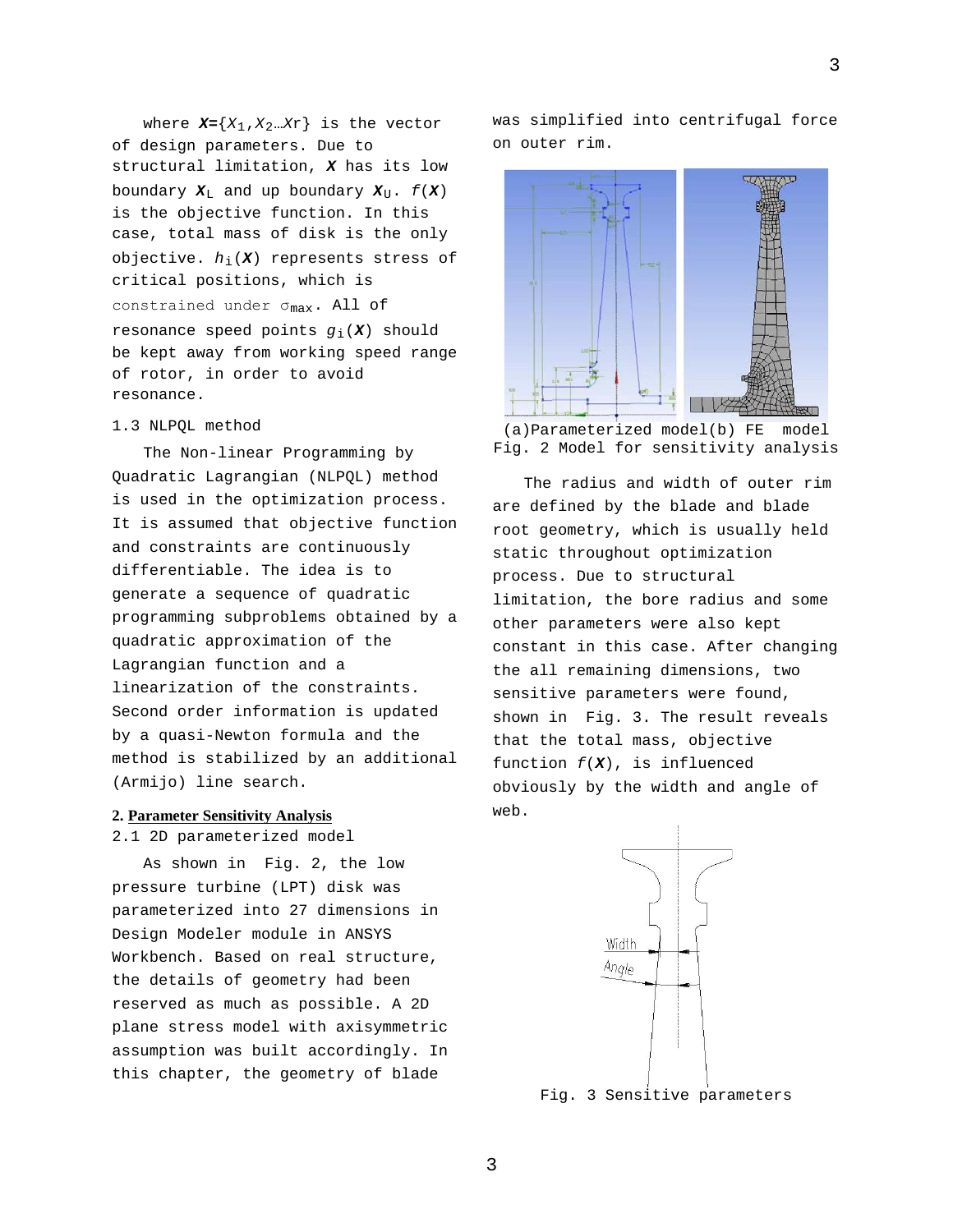# 2.2 Sensitivity analysis

The sensitivity of these two parameters on equivalent stress of bore and total mass were compared in Fig. 4. On one hand, the total mass is in positive correlation with both them, while the mass is much more sensitive with web width than angle. On the other hand, the equivalent stress of bore, whose radius is the smallest in disk and always becomes the most fragile part, will increase significantly if the web becomes thinner. In addition, the angle affects the stress more than width. The response charts of stress and mass with the change of width and angle in possible range are shown in Fig. 5. A preliminary conclusion can be found that the optimization should focus on two dimensions of web and the total mass can be reduced more by decreasing web width with little cost of stress level.



Fig. 4 Sensitivity of parameters on stress and mass



Fig. 5 Response with parameters

# **3. Static & Dynamic Optimization**

3.1 3D parameterized model

Based on 2D parameterized model, a 3D parameterized model was developed, shown in Fig. 6.



(a) Parameterized model (b) FE model Fig.6 3D model for optimization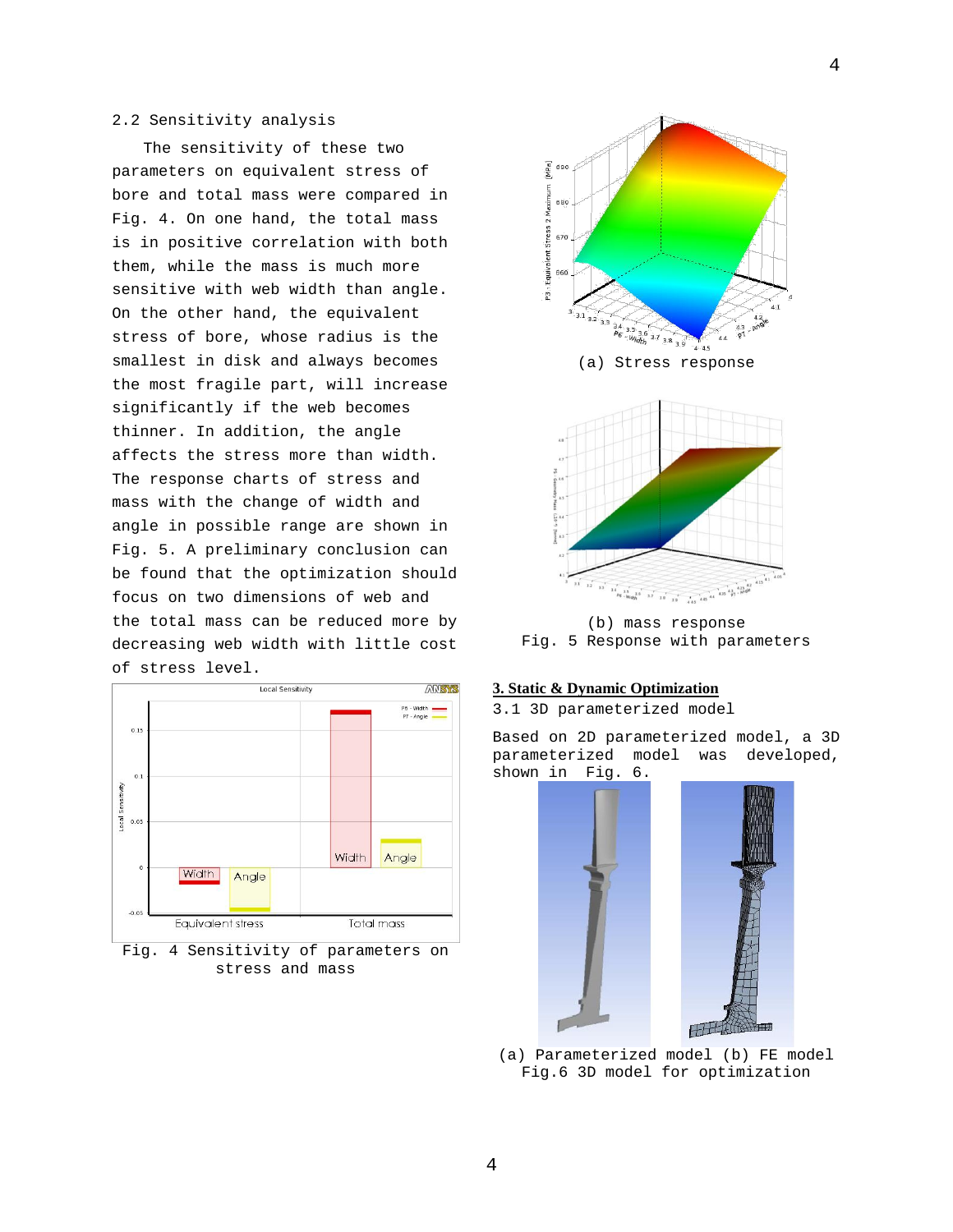Since there are 69 blades in the blisk, the parameterized plane was swept into a 1/69 section. The blade geometry was added on the outer rim of disk and its elements were connected with disk by a few of tetrahedral elements. With cyclic symmetry assumption, the FE model contains 6518 nodes and 6522 elements.

## 3.2 Combined optimization

Considering the result of parameter sensitivity, there are two critical parameters- width *X*<sup>1</sup> and angle *X*<sup>2</sup> in combined optimization. So:

$$
\mathbf{X} = \{X_1, X_2\},\tag{2}
$$

while 
$$
X_1 \in [3, 4]
$$
,  $X_2 \in [4.4.5]$ .

In static optimization, the von Mises stress of the disk should be less than elastic limit. A safety factor was introduced in the design, making the maximum von Mises stress of optimum disk  $\sigma_e$  as 0.85 times of yield strength of the material  $\sigma_{\rm s}$ . So the static criteria could be expressed as follow:

$$
\sigma_{\rm e}^{\leq 0.85 \sigma_{\rm s}} \tag{3}
$$

In dynamic optimization, all resonance points  $g_i(X)$  should be kept away from working speed range. In this case, the rotor rotates in constant speed  $\omega_c$ . A 20% margin of resonance was assumed, so the dynamic criteria is:

$$
g_1(\mathbf{X}) \leq 0.8\omega_c
$$
 and  $g_1(\mathbf{X}) \geq 1.2\omega_c$   
 $j=1, 2...n$  (4)

which can be also expressed :

 $\eta \geq 0.2$ ,  $j=1,2...n$  (5)

where $\eta$  represents the margin of resonance.

|  |                           | Table 1 shows the initial        |  |
|--|---------------------------|----------------------------------|--|
|  |                           | geometry and material properties |  |
|  | used in the optimization. |                                  |  |

Table 1 Geometry and material properties

| $X_1/mm$ | $X_2/$ ° | E/GPa | $\sigma_{\rm s}$ / | $\omega_c$ /rpm |
|----------|----------|-------|--------------------|-----------------|
|          |          |       | MPa                |                 |
|          | 4.5      | 181   | 788                | 21000           |

Using optimization model discussed before, a combined static and dynamic optimization was conducted by NLPQL method. The design parameters before and after optimization are shown in Table 2

Table 2 Optimization results

|                              | $X_1$<br>/ mm | $X_2/$ ° | $\sigma_e/$<br>MPa | $\eta$                 | m/kg |
|------------------------------|---------------|----------|--------------------|------------------------|------|
| before 4.0 4.5 653 0.36 4.85 |               |          |                    |                        |      |
| after                        |               |          |                    | 3.0 4.38 670 0.27 4.19 |      |

The results reveal that *X*1(width of web) has reached its boundary. It contributes more than  $X_2$  (angle of web) to the objective function *f*(*X*) (mass), which coincides with the conclusion of sensitivity analysis. Due to the limitation of stress level, *X*<sup>2</sup> becomes to 4.38°. It should be also noticed that the resonance margin  $\eta$  has no reached the limitation. As a result, this design has a weight reduction of 13.6%.

#### 3.3 Stress analysis

Stress plots of blisk before and after optimization are shown in Fig. 7. It can be inferred from both of structure that the maximum value of von Mises stress σe occurs at the bore, while the stress level of web is relatively low.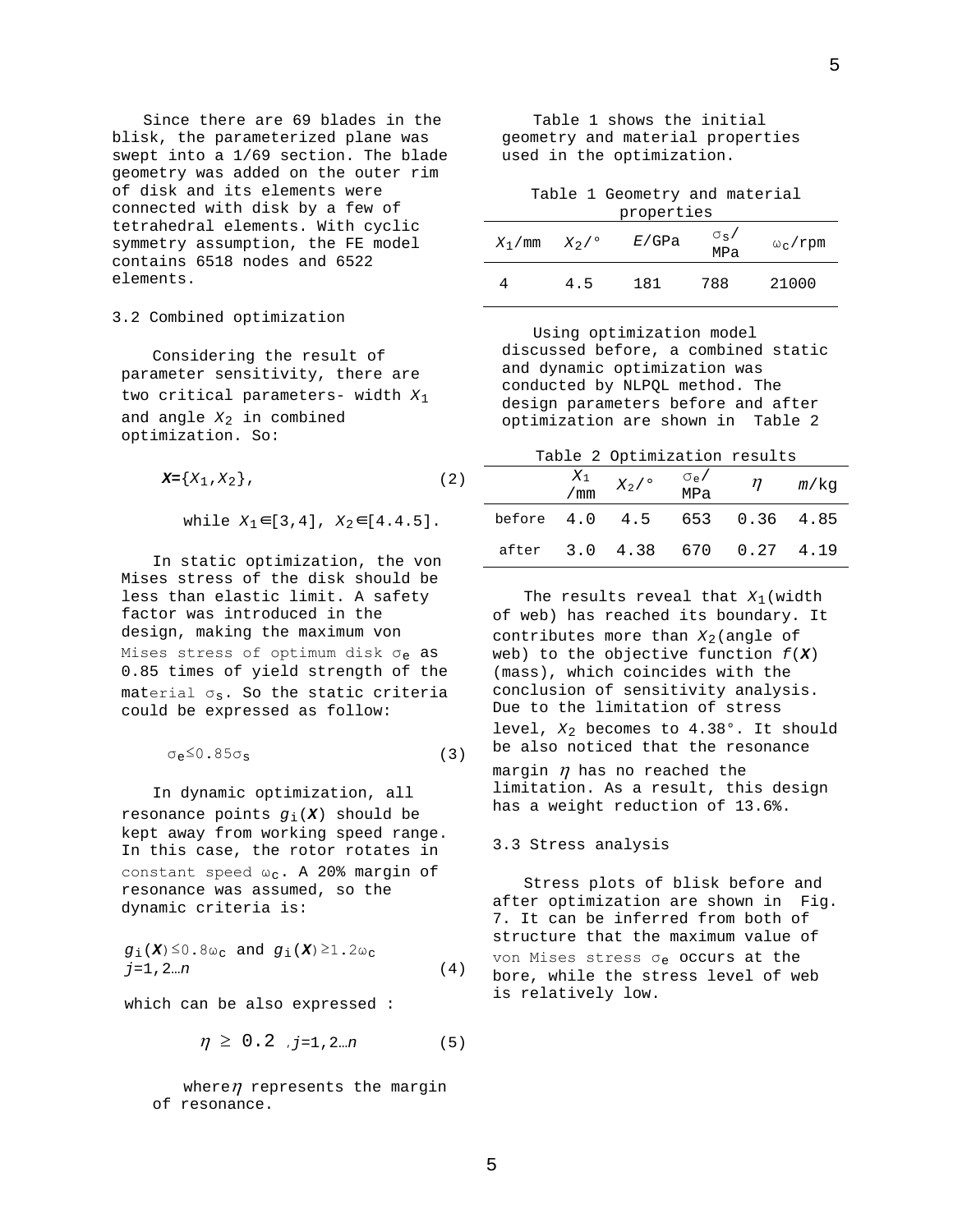

(a) before (b) after Fig. 7 Von Mise stress in disk



(a)Mode1(torsional) (b) Mode2(nodal diameter =1)



(e) Mode5(nodal diameter=3) Fig. 8 First 5 modes of blisk

Although σe of optimized disk reached  $0.85\sigma_s$ , stress at its web region still remains in range of

300~450MPa, which represents enough stress margin to the yield strength of material.

### 3.4 Dynamic analysis

Before dynamic optimization, the modal characteristics of blisk were evaluated. As shown in Fig. 8, first 5 modes were calculated. Among these modes, only nodal diameter modes can be excited in rotating, so the torsional direction mode and nodal circle mode were excluded deliberately in optimization.

Then a Campbell diagram analysis was performed in dynamic analysis. The frequency of nodal diameter modes under every design point was calculated and the resonance speed under 1Χ~3Χ rotating frequency excitation was conferred. Although some modes could not be excited easily by three kinds of excitation force, all possible resonance speed was compared with the working speed  $\omega_{\rm C}$ .

The Campbell diagram is shown in Fig. 9. The dash line represents the frequency of original blisk and the solid line plots the optimized one. *m* or *m'* is the nodal diameter number of each mode. Obviously, the frequency of optimized blisk becomes lower than before. The nearest resonance speed of optimized blisk to working point is 26400rpm, which remains 25.7% resonance margin.



Fig. 9 Campbell diagram